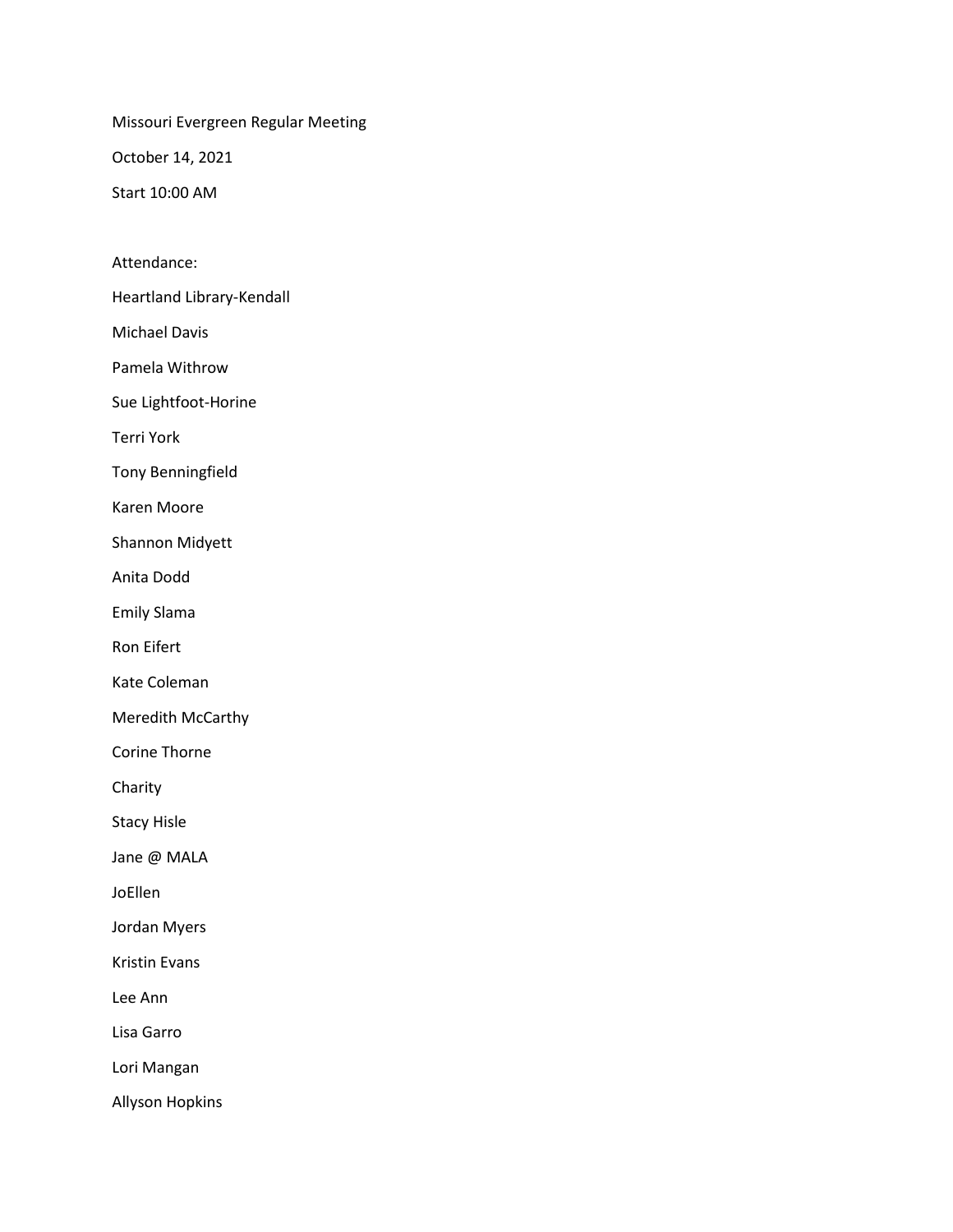| Elizabeth Steffen     |
|-----------------------|
| Nate Beyerink         |
| <b>Steve Campbell</b> |
| <b>Greg Whitmore</b>  |
| Teresa Tidwell        |
| Cathy Dame            |
| Cooper                |
| Debbie Musselman      |
| Jackie Hawes          |
| <b>Nelson Appell</b>  |
| Robin Westphal        |
| Traci Clair           |
|                       |

Rebecca Payne

Ms. Midyett opened the meeting, and asked for a motion to approve the minutes from the previous meeting. Ms. Lightfoot-Horine made the motion to approve. Ron Eifert seconded. All voted in favor. **Motion Carried.**

## Executive Report

Rolla joined Missouri Evergreen on September  $9<sup>th</sup>$ . Everything seems to be going well with their migration. There is a new director at Cedar County, but they still appear to be on track for their migration. Reynolds County will go live in January. Mr. Campbell asked what percentage of items won't be attached to existing records. Ms. Midyett said that it is difficult to know, but she estimates less than 5%. Ralls County signed MOU on October 12<sup>th</sup>. St. Joseph is presenting the MOU to their library board. Mr. Campbell shared that the director at Missouri River Regional expressed a lot of interest at MLA over joining Evergreen.

LeeAnn mentioned that the onboarding committee want to make sure that libraries understand the grant timeline.

For clarification-the automation grant is an open call grant that takes 2-4 weeks. The migration grant helps cover migration fees, full or partial first year (depending on when the library migrates), supplies, and some personnel costs.

Ms. Midyett asked if the membership still wants to continue with the planned upgrade cycle. This would move the consortium to version 3.7 in April. Membership was not opposed to continuing the upgrade schedule.

Next, Ms. Midyett shared the results of the first Missouri Evergreen User's Conference, held at MLA. There was some attendance from current and prospective members. Copies of the presentations are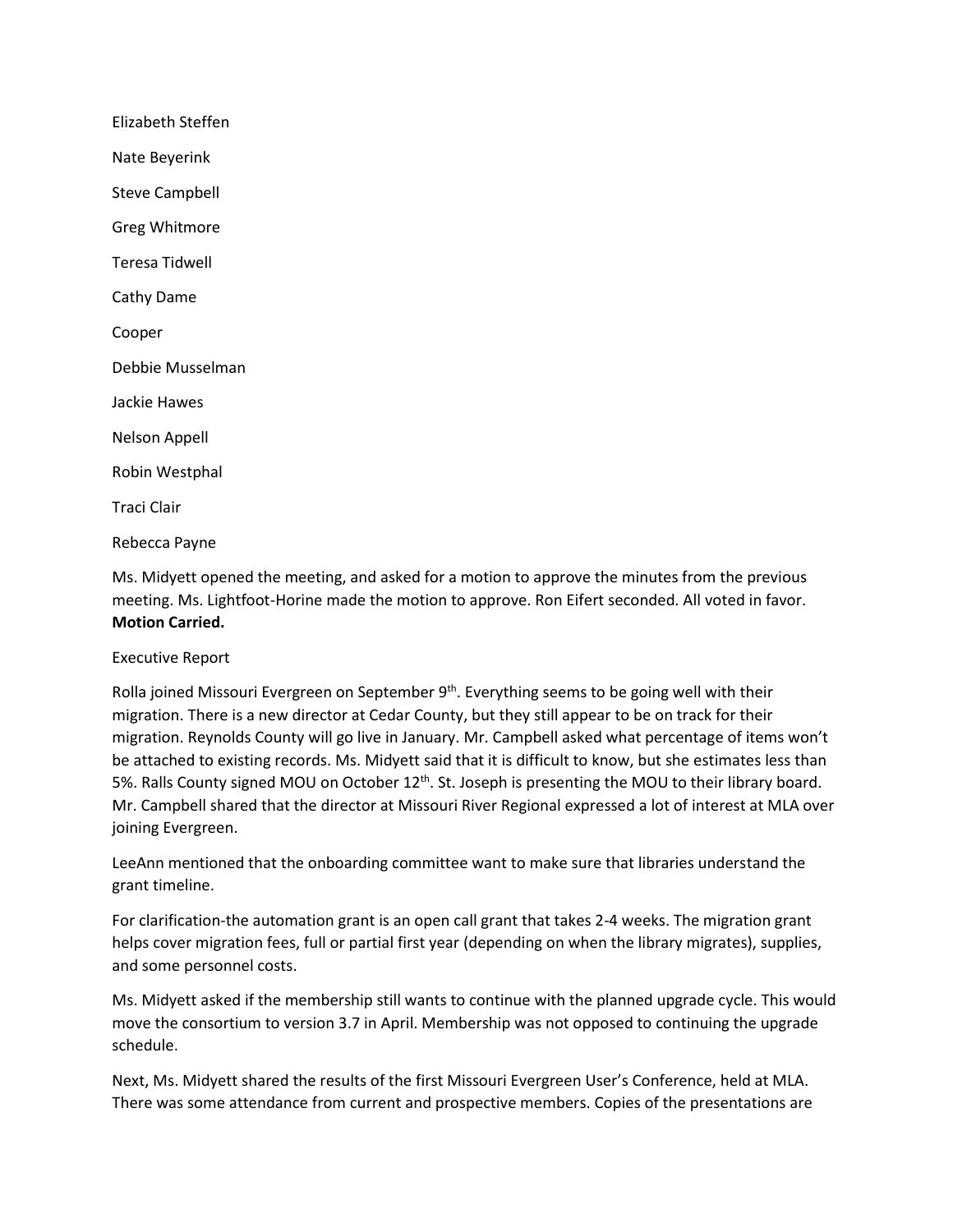being sent out. Ms. Midyett also discussed holding regional in-person or virtual trainings. Ms. Lightfoot-Horine asked if the trainings would be customized. Ms. Midyett shared that currently the consortium has held trainings as needed. She would like to see regional in-person training on top of the training already happening. She plans to send a survey to determine need. Some suggestions were reports, suspended holds, and carousels.

The consortium executive director position was discussed. So far, there has only been one applicant. It has been reposted to MALA and MLA, but not Amigos. Ms. Coleman recommends sharing to relevant listservs. Ms. Midyett stated that she might share it on the ALA jobline list, as well. Ms. McCarthy & Mr. Campbell both mentioned that they get good responses from posting on Indeed.

Mr. Campbell next asked where the attorney bill needed to be sent. Ms. Midyett asked him to send it to [moevergreen@amigos.com.](mailto:moevergreen@amigos.com)

Ms. Midyett shared the information she received back from Equinox regarding cyber security. They handle security for Evergreen data. For a more thorough explanation they offered a follow-up meeting, if interested.

This year the December meeting will be held electronically, instead of at MPLD.

## Financial Report

Ms. Evans shared that the financial report shows lots of income generated because of annual billing. There was also a big payment to Equinox. Ms. Midyett requested the amount in the reserve fund, which is \$163,756.90. Mr. Campbell asked for a reminder on the reserve policy, and Ms. Midyett stated it is 50% of the prior year's budget. Mr. Campbell verified that we are meeting the reserve fund policy.

## Cataloging Committee

The new consortium cataloger, Gregg Whitmore, was introduced. It was also mentioned that the October cataloging committee meeting is moved to October 18<sup>th</sup>. A de-duplication update was provided. The committee is reaching out to other library consortiums to see how they handle migrations and duplicated records.

#### Circulation Committee

The committee has formed a working group to address billing best practices. They also mentioned courier issues, which will be addressed later in the meeting.

#### Onboarding Committee

The committee has discussed changing the timeline due to the new grant process. They are also moving to a quarterly meeting. Ms. Midyett plans to create a post-migration survey.

#### Reports Committee

The committee is still meeting monthly. Every other meeting is a working meeting. They have been creating instructions for each report, which can be found on the ME website. Ms. Midyett shared that there is no timeline on the new report module currently.

Reciprocal Borrowing Committee